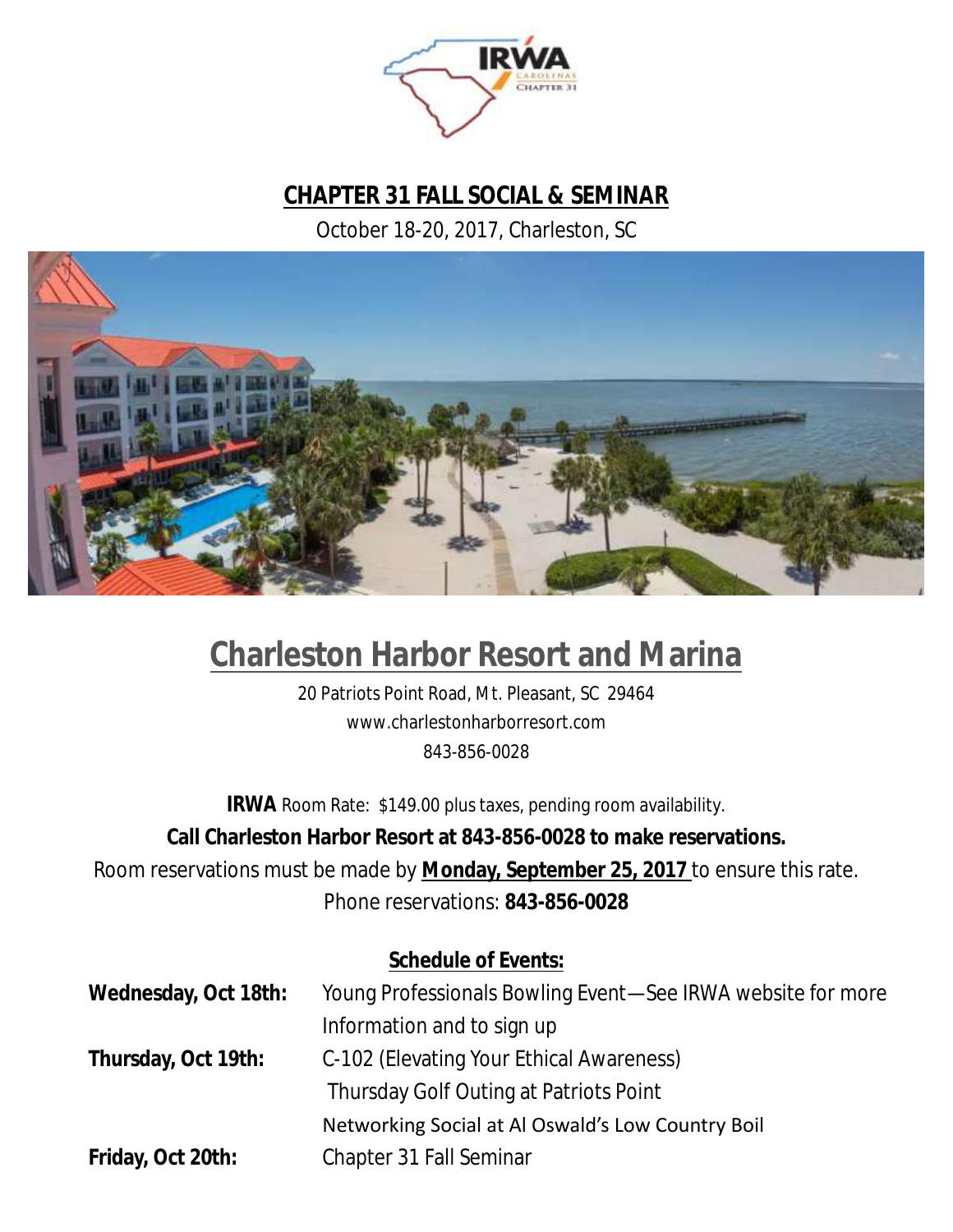## *REGISTRATION INFO*

### Register and pay for all events on the Chapter 31 website: **www.irwa31.com**

(Click on the 2017 Fall Seminar to register and pay) Thursday Social at Al Oswald's Low Country Boil is: **\$20 per person.** Friday Seminar (including lunch) is: **\$40 per person.**

Make your hotel reservations directly with the hotel: **Charleston Harbor Resort and Marina**

> 20 Patriots Point Road, Mt . Pleasant, SC 843-856-0028

**IRWA** Room Rate: \$149.00 plus taxes, pending room availability.

Room reservations must be made by **Monday, September 25, 2017** to ensure this rate,

pending room availability. Rooms are limited.

Phone reservations: **843-856-0028**

**Chapter 31 Fall Social and Seminar Sponsors:**

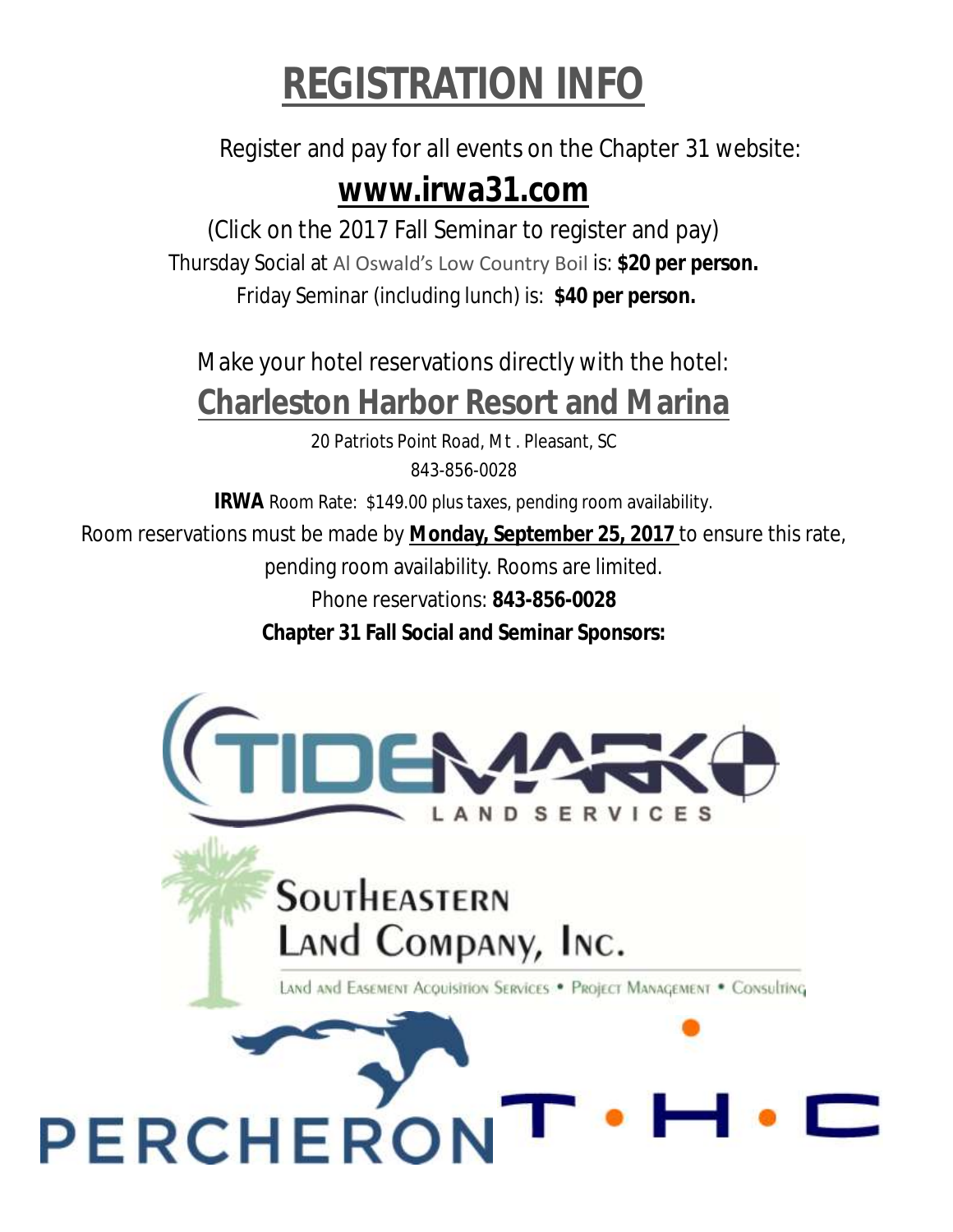

**IRWA** 

**CHAPTER 31** 

**October 18-20, 2017 - Charleston, SC**

*AGENDA*



#### *WEDNESDAY & THURSDAY, OCTOBER 18-19 - EDUCATION & SOCIAL*

| Wednesday<br>$6:00p.m. - 8:00p.m.$                                         | Young Professionals Bowling Event                                                                                                                                                                 |  |
|----------------------------------------------------------------------------|---------------------------------------------------------------------------------------------------------------------------------------------------------------------------------------------------|--|
| <b>Thursday</b><br>8:00a.m.-5:00p.m.<br>11:00a.m.<br>$6:00p.m. - 8:00p.m.$ | C-213 Conflict Management<br>Charleston Harbor and Resort Marina<br>Golfing at Patriots Point<br><b>Patriots Point Links</b><br>Networking Social and Hospitality<br><b>Al's Low Country Boil</b> |  |
|                                                                            | FRIDAY, OCTOBER 19 - CHAPTER 31 SEMINAR                                                                                                                                                           |  |
| <b>Friday</b>                                                              | Charleston Harbor Resort and Marina, Mt. Pleasant, SC                                                                                                                                             |  |
| $7:30a.m. - 8:00a.m.$<br>$8:00a.m. - 8:30a.m.$<br>$8:30a.m. - 8:40a.m.$    | Registration<br>Welcome/Announcements/Sponsor Introductions<br>$\sim$ Break $\sim$                                                                                                                |  |
| <b>Presentations</b>                                                       |                                                                                                                                                                                                   |  |
| 8:40a.m. - 9:30a.m.                                                        | The Attorney-Client Privilege in Condemnation Cases<br>Michael J. Crook, Associate, Parker Poe Attorneys & Counselors at Law                                                                      |  |
| 9:30a.m. - 9:40a.m.                                                        | $\sim$ Break $\sim$                                                                                                                                                                               |  |
| $9:40a.m. - 10:30a.m.$                                                     | The Mark Clark I-526 Project and How Time, Growth, Regulations and Costs Have<br>Changed Over the Length of the Project<br>Herbert R. Sass, III, MAI, SRA, Sass Herrin & Associates, Inc.         |  |
| 10:30a.m. - 10:40a.m.                                                      | $\sim$ Break $\sim$                                                                                                                                                                               |  |
| 10:40a.m. - 11:30a.m.                                                      | Duke Energy: Investing in Our Communities through the Targeted Underground<br>Program<br>Sarah Lutz, Land Representative, Duke Energy Corporation                                                 |  |
| 11:30a.m. - 11:40a.m.                                                      | $\sim$ Break $\sim$                                                                                                                                                                               |  |
|                                                                            | Young Professionals Break Out for YP Meeting                                                                                                                                                      |  |
| 11:40a.m. - 12:30p.m.                                                      | Lessons from State Government in the Carolinas on Planning<br>Andy Brack, Publisher, Statehouse Report, LLC                                                                                       |  |
| 12:40p.m. - 1:20p.m.                                                       | <b>LUNCH</b>                                                                                                                                                                                      |  |
| 1:20p.m. - 2:30p.m.                                                        | <b>Chapter 31 Business Meeting</b>                                                                                                                                                                |  |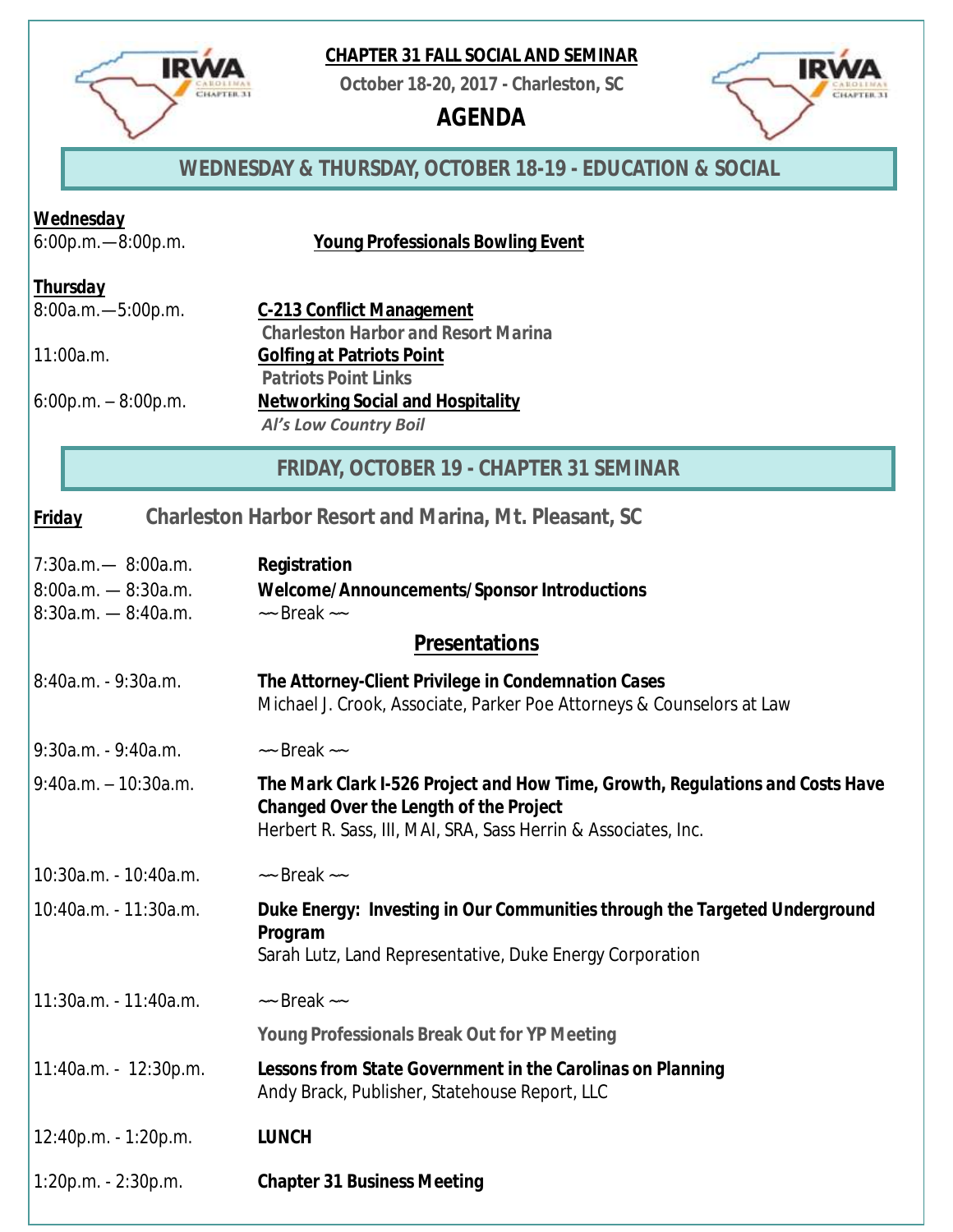

**Charleston Harbor Resort and Marina** 20 Patriots Point Road, Mt. Pleasant, SC 29464 843-856-0028

IRWA Room Rate: \$149.00 plus taxes, pending room availability.

Room reservations must be made by **Monday, September 25, 2017** to ensure the IRWA rate, pending availability. Rooms are limited.

> **Reservations:** For phone reservations, call: **843-856-0028**

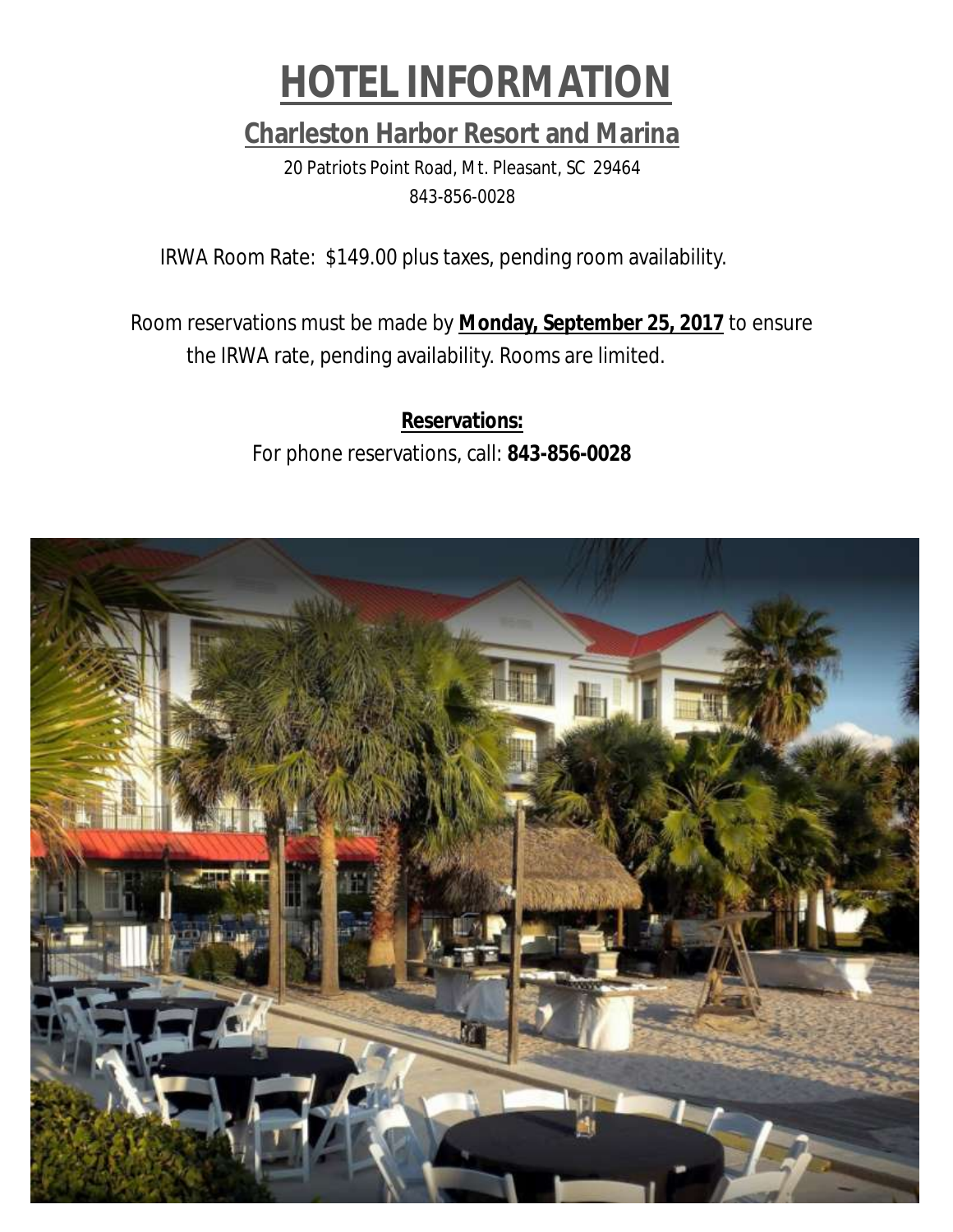

### **C213—Conflict Management**

**When: Thursday, October 19, 2017 8:00am—5:00pm Where: Charleston Harbor Resort and Marina 20 Patriots Point Road, Mt. Pleasant, SC 29464 843-856-0028**

*Two ways to register:*

*1. International IRWA website, www.irwaonline.org*

*2. Contact the course coordinator: Holly Whitley-Cataldo 704-338-6776 holly.whitley-cataldo@hdrinc.com*



## *NETWORKING SOCIAL*

**Thursday Night Networking Social**

**When: Thursday, October 19th, 6 - 8pm Where:** *Al Oswald's Low Country Boil* **1041 West Ocean View Road Charleston, SC 29412 Shuttle Service will be provided from Charleston Harbor Resort Cost: \$20 Register before October 16, 2017 for head count purposes.** *Register at www.IRWA31.com*